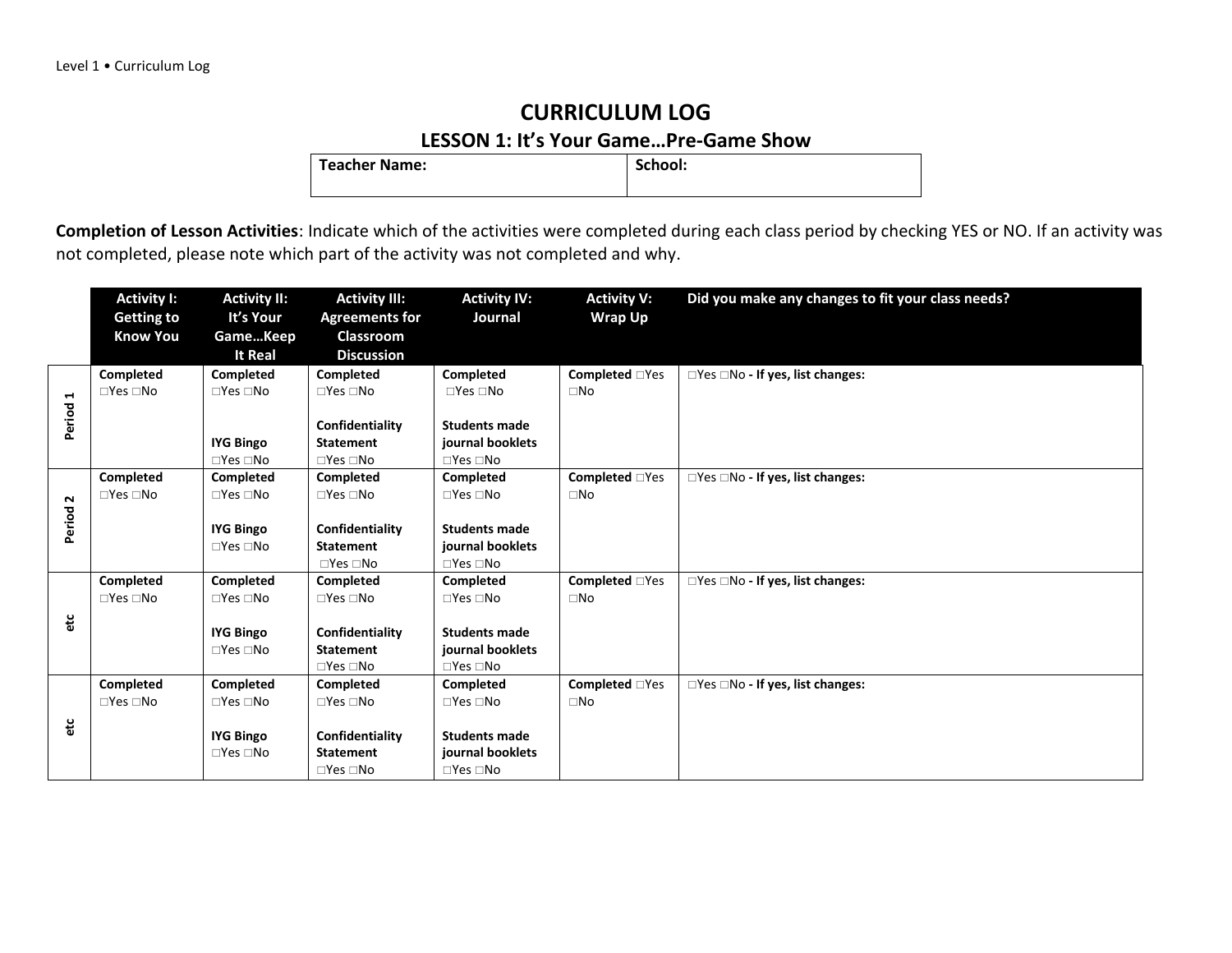**Lesson 2: Keeping It Real… Among Friends Teacher Name:** 

|                |                                                                             | <b>Activity I:</b><br><b>Introduction</b><br>to the Day | <b>Activity II:</b><br><b>Movie Acting</b><br>& Discussion                                             | <b>Activity III:</b><br>Characteristic<br>s of a Real<br>Friendship | <b>Activity IV:</b><br>Journal    | <b>Activity V:</b><br><b>Parent-Child</b><br>Homework               | <b>Activity VI:</b><br><b>Wrap Up</b> | Did you make any changes to fit your class needs? |
|----------------|-----------------------------------------------------------------------------|---------------------------------------------------------|--------------------------------------------------------------------------------------------------------|---------------------------------------------------------------------|-----------------------------------|---------------------------------------------------------------------|---------------------------------------|---------------------------------------------------|
| S <sub>1</sub> | # of students in class period: -<br>Date lesson completed:<br>$\frac{1}{2}$ | Completed<br>$\Box$ Yes $\Box$ No                       | Completed<br>$\Box$ Yes $\Box$ No<br><b>Student actors</b><br>read story<br>$\Box$ Yes $\Box$ No       | Completed<br>$\Box$ Yes $\Box$ No                                   | Completed<br>$\Box$ Yes $\Box$ No | Completed<br>$\Box$ Yes $\Box$ No<br># of returned<br>sheets        | Completed<br>$\Box$ Yes $\Box$ No     | $\Box$ Yes $\Box$ No - If yes, list changes:      |
| S <sub>2</sub> | # of students in class period: -<br>Date lesson completed:<br>$\sqrt{2}$    | Completed<br>$\Box$ Yes $\Box$ No                       | Completed<br>$\Box$ Yes $\Box$ No<br><b>Student actors</b><br>read story<br>$\square$ Yes $\square$ No | Completed<br>$\Box$ Yes $\Box$ No                                   | Completed<br>$\Box$ Yes $\Box$ No | Completed<br>$\Box$ Yes $\Box$ No<br># of returned<br>sheets $\_\_$ | Completed<br>$\Box$ Yes $\Box$ No     | $\Box$ Yes $\Box$ No - If yes, list changes:      |
| S <sub>3</sub> | # of students in class period: -<br>Date lesson completed:                  | Completed<br>$\Box$ Yes $\Box$ No                       | Completed<br>$\Box$ Yes $\Box$ No<br><b>Student actors</b><br>read story<br>$\Box$ Yes $\Box$ No       | Completed<br>$\square$ Yes $\square$ No                             | Completed<br>$\Box$ Yes $\Box$ No | Completed<br>$\Box$ Yes $\Box$ No<br># of returned<br>sheets_       | Completed<br>$\Box$ Yes $\Box$ No     | □Yes □No - If yes, list changes:                  |
| S <sub>4</sub> | # of students in class period: -<br>Date lesson completed:                  | <b>Completed</b><br>$\Box$ Yes $\Box$ No                | Completed<br>$\Box$ Yes $\Box$ No<br><b>Student actors</b><br>read story<br>$\square$ Yes $\square$ No | <b>Completed</b><br>$\square$ Yes $\square$ No                      | Completed<br>$\Box$ Yes $\Box$ No | Completed<br>$\Box$ Yes $\Box$ No<br># of returned<br>sheets $\_\_$ | Completed<br>$\Box$ Yes $\Box$ No     | □Yes □No - If yes, list changes:                  |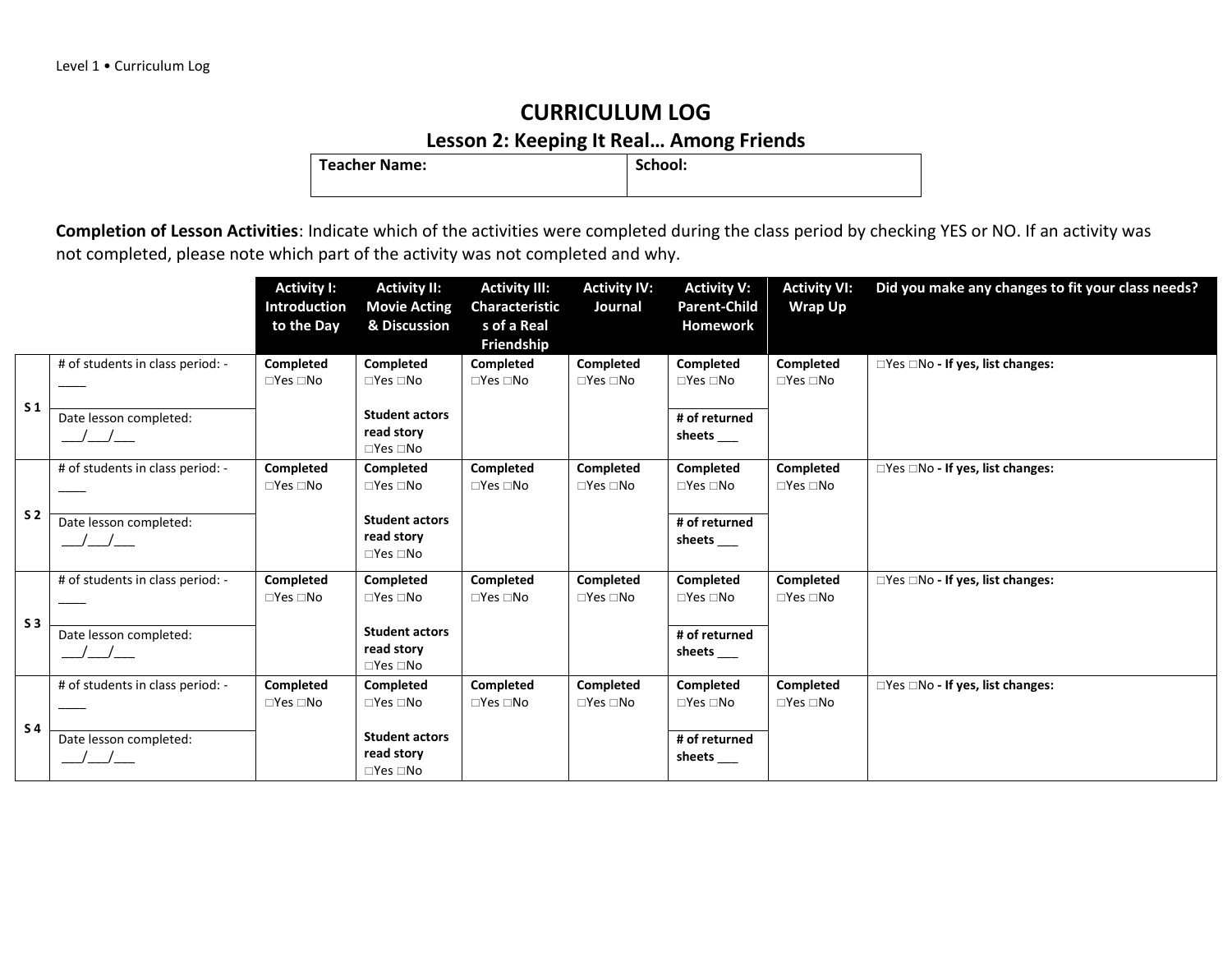### **CURRICULUM LOG Lesson 3: Keeping It Real…Among Friends**

**Teacher Name:** 

|                |                                | <b>Activity I:</b><br>Intro | <b>Activity II:</b><br><b>Computer</b><br><b>Activities</b> | <b>Activity III:</b><br><b>Reel World</b><br><b>Serial</b><br><b>Discussion</b> | <b>Activity IV:</b><br><b>Wrap Up</b> | How did<br>students<br>access this<br>lesson? | Who did you<br>work with to<br>complete this<br>lesson? (Check | Did you make any changes to fit your class needs? |
|----------------|--------------------------------|-----------------------------|-------------------------------------------------------------|---------------------------------------------------------------------------------|---------------------------------------|-----------------------------------------------|----------------------------------------------------------------|---------------------------------------------------|
|                |                                |                             |                                                             |                                                                                 |                                       |                                               | all that apply)                                                |                                                   |
|                | # of students in class period: | Completed                   | Completed                                                   | Completed                                                                       | Completed                             | □At school                                    | $\Box$ Librarian                                               | □Yes □No - If yes, list changes:                  |
|                |                                | $\Box$ Yes $\Box$ No        | $\Box$ Yes $\Box$ No                                        | $\Box$ Yes $\Box$ No                                                            | $\Box$ Yes $\Box$ No                  | $\Box$ At home                                | □Computer Tech                                                 |                                                   |
| S <sub>1</sub> |                                |                             |                                                             |                                                                                 |                                       | $\Box$ Both                                   | □Administrator                                                 |                                                   |
|                | Date lesson completed:         |                             |                                                             |                                                                                 |                                       | $\Box$ Online<br>$\square$ DVD                | Were they<br>helpful?                                          |                                                   |
|                |                                |                             |                                                             |                                                                                 |                                       | $\square$ Both                                | $\Box$ Yes $\Box$ No                                           |                                                   |
|                | # of students in class period: | Completed                   | Completed                                                   | Completed                                                                       | Completed                             | □At school                                    | $\Box$ Librarian                                               | $\Box$ Yes $\Box$ No - If yes, list changes:      |
|                |                                | $\Box$ Yes $\Box$ No        | $\Box$ Yes $\Box$ No                                        | $\Box$ Yes $\Box$ No                                                            | $\Box$ Yes $\Box$ No                  | □At home                                      | □Computer Tech                                                 |                                                   |
|                |                                |                             |                                                             |                                                                                 |                                       | $\Box$ Both                                   | □Administrator                                                 |                                                   |
| S <sub>2</sub> | Date lesson completed:         |                             |                                                             |                                                                                 |                                       | $\Box$ Online                                 | Were they                                                      |                                                   |
|                |                                |                             |                                                             |                                                                                 |                                       | $\square$ DVD                                 | helpful?                                                       |                                                   |
|                |                                |                             |                                                             |                                                                                 |                                       | $\Box$ Both                                   | $\Box$ Yes $\Box$ No                                           |                                                   |
|                | # of students in class period: | <b>Completed</b>            | Completed                                                   | Completed                                                                       | Completed                             | □At school                                    | $\Box$ Librarian                                               | $\Box$ Yes $\Box$ No - If yes, list changes:      |
|                |                                | $\square$ Yes $\square$ No  | $\square$ Yes $\square$ No                                  | $\Box$ Yes $\Box$ No                                                            | $\Box$ Yes $\Box$ No                  | □At home                                      | □Computer Tech                                                 |                                                   |
|                |                                |                             |                                                             |                                                                                 |                                       | $\Box$ Both                                   | □Administrator                                                 |                                                   |
| S <sub>3</sub> | Date lesson completed:         |                             |                                                             |                                                                                 |                                       | □Online                                       | Were they                                                      |                                                   |
|                | $\frac{1}{2}$                  |                             |                                                             |                                                                                 |                                       | $\square$ DVD                                 | helpful?                                                       |                                                   |
|                |                                |                             |                                                             |                                                                                 |                                       | $\Box$ Both                                   | $\Box$ Yes $\Box$ No                                           |                                                   |
|                | # of students in class period: | Completed                   | Completed                                                   | Completed                                                                       | <b>Completed</b>                      | □At school                                    | $\Box$ Librarian                                               | $\Box$ Yes $\Box$ No - If yes, list changes:      |
|                |                                | $\Box$ Yes $\Box$ No        | $\square$ Yes $\square$ No                                  | $\Box$ Yes $\Box$ No                                                            | $\Box$ Yes $\Box$ No                  | $\Box$ At home                                | □Computer Tech                                                 |                                                   |
| <b>S4</b>      |                                |                             |                                                             |                                                                                 |                                       | $\Box$ Both                                   | □Administrator                                                 |                                                   |
|                | Date lesson completed:         |                             |                                                             |                                                                                 |                                       | $\Box$ Online                                 | Were they                                                      |                                                   |
|                |                                |                             |                                                             |                                                                                 |                                       | $\square$ DVD<br>$\square$ Both               | helpful?<br>$\Box$ Yes $\Box$ No                               |                                                   |
|                |                                |                             |                                                             |                                                                                 |                                       |                                               |                                                                |                                                   |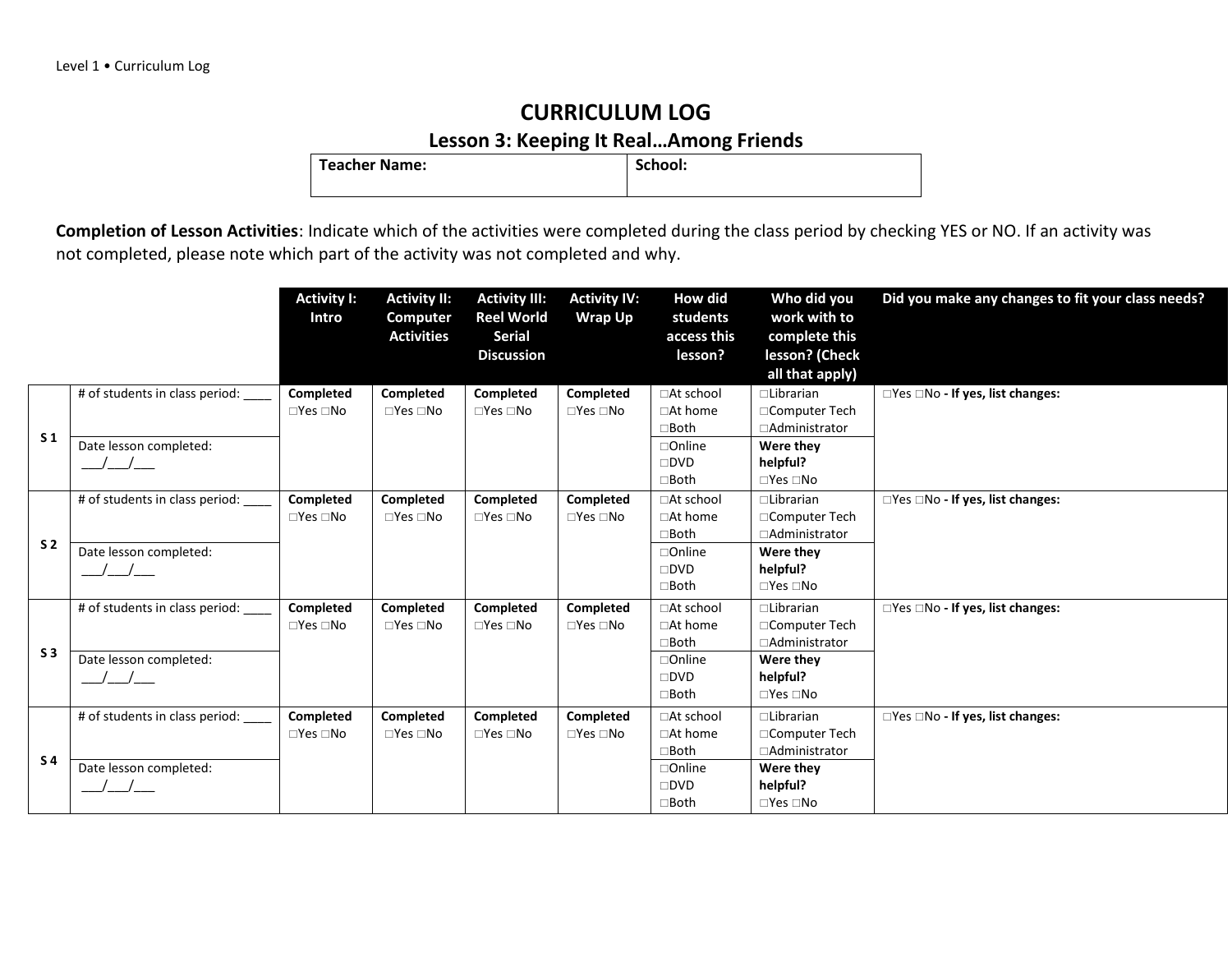### **CURRICULUM LOG Lesson 4: It's Your Game...Playing By Your Rules**

**Teacher Name:** 

**Completion of Lesson Activities**: Indicate which of the activities were completed during the class period by checking YES or NO. If an activity was not completed, please note which part of the activity was not completed and why.

|                |                                               | <b>Activity I:</b>   | <b>Activity II: Select,</b>     | <b>Activity III:</b> | <b>Activity IV:</b>        | <b>Activity V:</b>   | Did you make any changes to fit your class needs? |
|----------------|-----------------------------------------------|----------------------|---------------------------------|----------------------|----------------------------|----------------------|---------------------------------------------------|
|                |                                               | <b>Simon Says</b>    | <b>Detect, Protect</b>          | Lightin' Up          | Journal                    | <b>Wrap Up</b>       |                                                   |
|                | # of students in class period:                | Completed            | Completed                       | Completed            | Completed                  | Completed            | □Yes □No - If yes, list changes:                  |
|                |                                               | $\Box$ Yes $\Box$ No | $\square$ Yes $\square$ No      | $\Box$ Yes $\Box$ No | $\Box$ Yes $\Box$ No       | $\Box$ Yes $\Box$ No |                                                   |
|                |                                               |                      |                                 |                      |                            |                      |                                                   |
| S <sub>1</sub> |                                               |                      | <b>Students defined 3 steps</b> |                      |                            |                      |                                                   |
|                | Date lesson completed:                        |                      | in Playing by Their Rules       |                      |                            |                      |                                                   |
|                | $\frac{1}{2}$                                 |                      | (Select, Detect, Protect)       |                      |                            |                      |                                                   |
|                |                                               |                      | $\Box$ Yes $\Box$ No            |                      |                            |                      |                                                   |
|                |                                               |                      |                                 |                      |                            |                      |                                                   |
|                | # of students in class period: __             | Completed            | Completed                       | Completed            | Completed                  | Completed            | □Yes □No - If yes, list changes:                  |
|                |                                               | $\Box$ Yes $\Box$ No | $\Box$ Yes $\Box$ No            | $\Box$ Yes $\Box$ No | $\square$ Yes $\square$ No | $\Box$ Yes $\Box$ No |                                                   |
|                |                                               |                      |                                 |                      |                            |                      |                                                   |
| S <sub>2</sub> |                                               |                      | <b>Students defined 3 steps</b> |                      |                            |                      |                                                   |
|                | Date lesson completed:                        |                      | in Playing by Their Rules       |                      |                            |                      |                                                   |
|                |                                               |                      | (Select, Detect, Protect)       |                      |                            |                      |                                                   |
|                |                                               |                      | $\Box$ Yes $\Box$ No            |                      |                            |                      |                                                   |
|                |                                               |                      |                                 |                      |                            |                      |                                                   |
|                | # of students in class period:                | Completed            | <b>Completed</b>                | Completed            | <b>Completed</b>           | Completed            | $\Box$ Yes $\Box$ No - If yes, list changes:      |
|                |                                               | $\Box$ Yes $\Box$ No | $\Box$ Yes $\Box$ No            | $\Box$ Yes $\Box$ No | $\Box$ Yes $\Box$ No       | $\Box$ Yes $\Box$ No |                                                   |
|                |                                               |                      |                                 |                      |                            |                      |                                                   |
| S <sub>3</sub> |                                               |                      | <b>Students defined 3 steps</b> |                      |                            |                      |                                                   |
|                | Date lesson completed:                        |                      | in Playing by Their Rules       |                      |                            |                      |                                                   |
|                | $\frac{1}{2}$                                 |                      | (Select, Detect, Protect)       |                      |                            |                      |                                                   |
|                |                                               |                      | $\Box$ Yes $\Box$ No            |                      |                            |                      |                                                   |
|                | # of students in class period:                | Completed            | Completed                       | Completed            | Completed                  | Completed            | □Yes □No - If yes, list changes:                  |
|                |                                               | $\Box$ Yes $\Box$ No | $\Box$ Yes $\Box$ No            | $\Box$ Yes $\Box$ No | $\square$ Yes $\square$ No | $\Box$ Yes $\Box$ No |                                                   |
|                |                                               |                      |                                 |                      |                            |                      |                                                   |
|                |                                               |                      | <b>Students defined 3 steps</b> |                      |                            |                      |                                                   |
| S <sub>4</sub> | Date lesson completed:                        |                      | in Playing by Their Rules       |                      |                            |                      |                                                   |
|                | $\left( \begin{array}{c} \end{array} \right)$ |                      | (Select, Detect, Protect)       |                      |                            |                      |                                                   |
|                |                                               |                      | $\Box$ Yes $\Box$ No            |                      |                            |                      |                                                   |
|                |                                               |                      |                                 |                      |                            |                      |                                                   |
|                |                                               |                      |                                 |                      |                            |                      |                                                   |

**CURRICULUM LOG**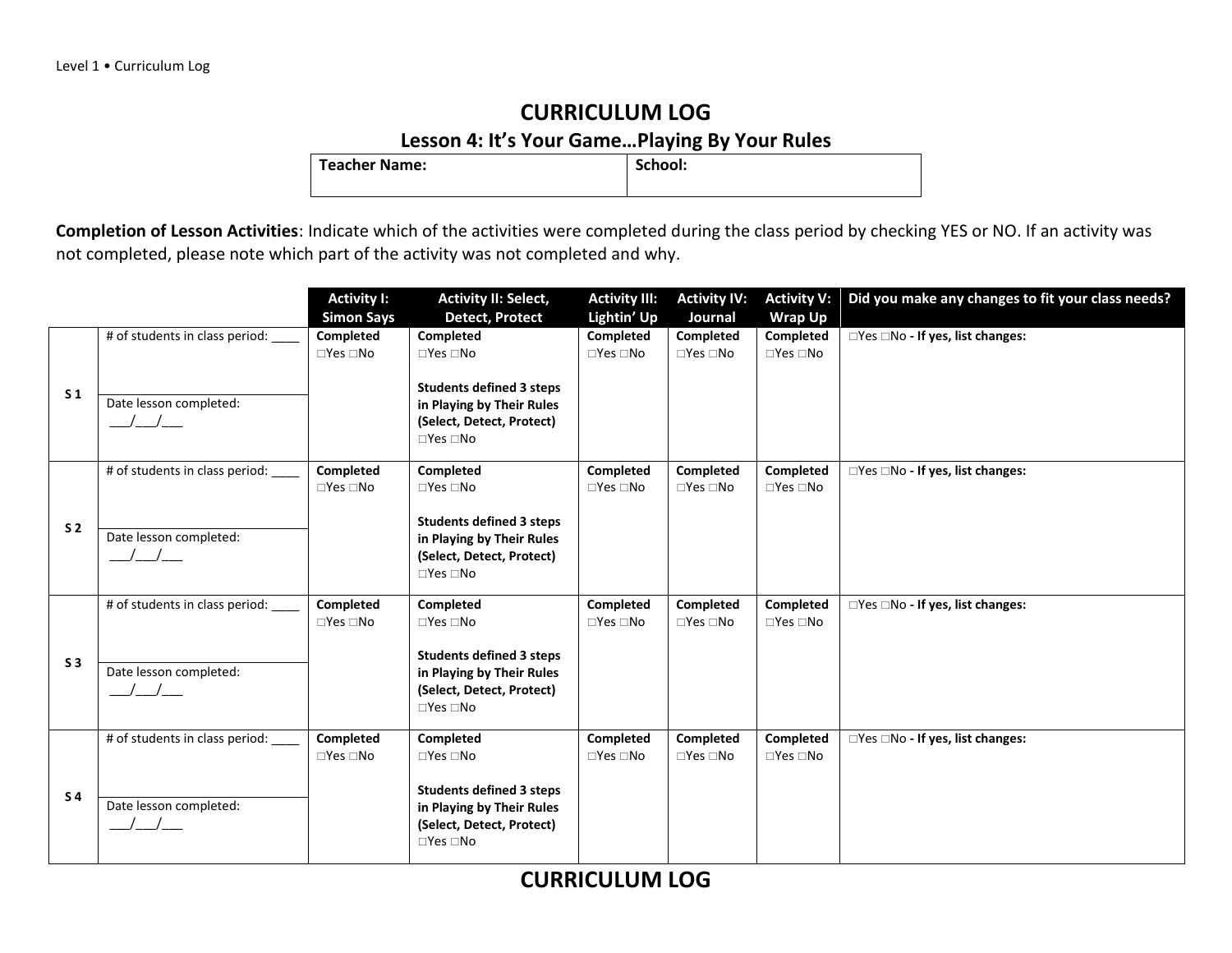#### **Lesson 5: It's Your Game…Playing By Your Rules**

| <b>Teacher Name:</b> | School: |
|----------------------|---------|
|                      |         |

|                |                                                                                          | <b>Activity I:</b><br>Intro              | <b>Activity II:</b><br>Computer<br><b>Activities</b> | <b>Activity III:</b><br><b>Reel World</b><br><b>Serial</b><br><b>Discussion</b> | <b>Activity IV:</b><br><b>Wrap Up</b> | <b>How Did</b><br><b>Students</b><br><b>Access This</b><br>Lesson?                              | <b>Who Did You</b><br>Work With to<br><b>Complete This</b><br>Lesson? (check all<br>that apply)    | Did you make any changes to fit your class needs? |
|----------------|------------------------------------------------------------------------------------------|------------------------------------------|------------------------------------------------------|---------------------------------------------------------------------------------|---------------------------------------|-------------------------------------------------------------------------------------------------|----------------------------------------------------------------------------------------------------|---------------------------------------------------|
| S <sub>1</sub> | # of students in class period:<br>Date lesson completed:<br>$\overline{1}$               | Completed<br>$\square$ Yes $\square$ No  | Completed<br>$\Box$ Yes $\Box$ No                    | Completed<br>$\square$ Yes $\square$ No                                         | Completed<br>$\Box$ Yes $\Box$ No     | □At school<br>□At home<br>⊟Both<br>$\Box$ Online<br>$\square$ DVD<br>$\Box$ Both                | $\Box$ Librarian<br>□Computer Tech<br>□Administrator<br>Were they helpful?<br>$\Box$ Yes $\Box$ No | □Yes □No - If yes, list changes:                  |
| S <sub>2</sub> | # of students in class period: ____<br>Date lesson completed:<br>$\frac{\Delta}{\Delta}$ | Completed<br>$\Box$ Yes $\Box$ No        | Completed<br>$\Box$ Yes $\Box$ No                    | Completed<br>$\square$ Yes $\square$ No                                         | Completed<br>$\Box$ Yes $\Box$ No     | □At school<br>$\Box$ At home<br>$\Box$ Both<br>$\Box$ Online<br>$\square$ DVD<br>$\square$ Both | $\Box$ Librarian<br>□Computer Tech<br>□Administrator<br>Were they helpful?<br>$\Box$ Yes $\Box$ No | □Yes □No - If yes, list changes:                  |
| S <sub>3</sub> | # of students in class period:<br>Date lesson completed:<br>$\sqrt{2}$                   | <b>Completed</b><br>$\Box$ Yes $\Box$ No | Completed<br>$\Box$ Yes $\Box$ No                    | Completed<br>$\square$ Yes $\square$ No                                         | Completed<br>$\Box$ Yes $\Box$ No     | □At school<br>□At home<br>$\square$ Both<br>□Online<br>$\square$ DVD<br>$\square$ Both          | $\Box$ Librarian<br>□Computer Tech<br>□Administrator<br>Were they helpful?<br>$\Box$ Yes $\Box$ No | $\Box$ Yes $\Box$ No - If yes, list changes:      |
| S <sub>4</sub> | # of students in class period:<br>Date lesson completed:<br>$\sqrt{2}$                   | <b>Completed</b><br>$\Box$ Yes $\Box$ No | Completed<br>$\Box$ Yes $\Box$ No                    | Completed<br>$\square$ Yes $\square$ No                                         | Completed<br>$\Box$ Yes $\Box$ No     | □At school<br>$\Box$ At home<br>$\Box$ Both<br>$\Box$ Online<br>$\square$ DVD<br>$\Box$ Both    | $\Box$ Librarian<br>□Computer Tech<br>□Administrator<br>Were they helpful?<br>$\Box$ Yes $\Box$ No | $\Box$ Yes $\Box$ No - If yes, list changes:      |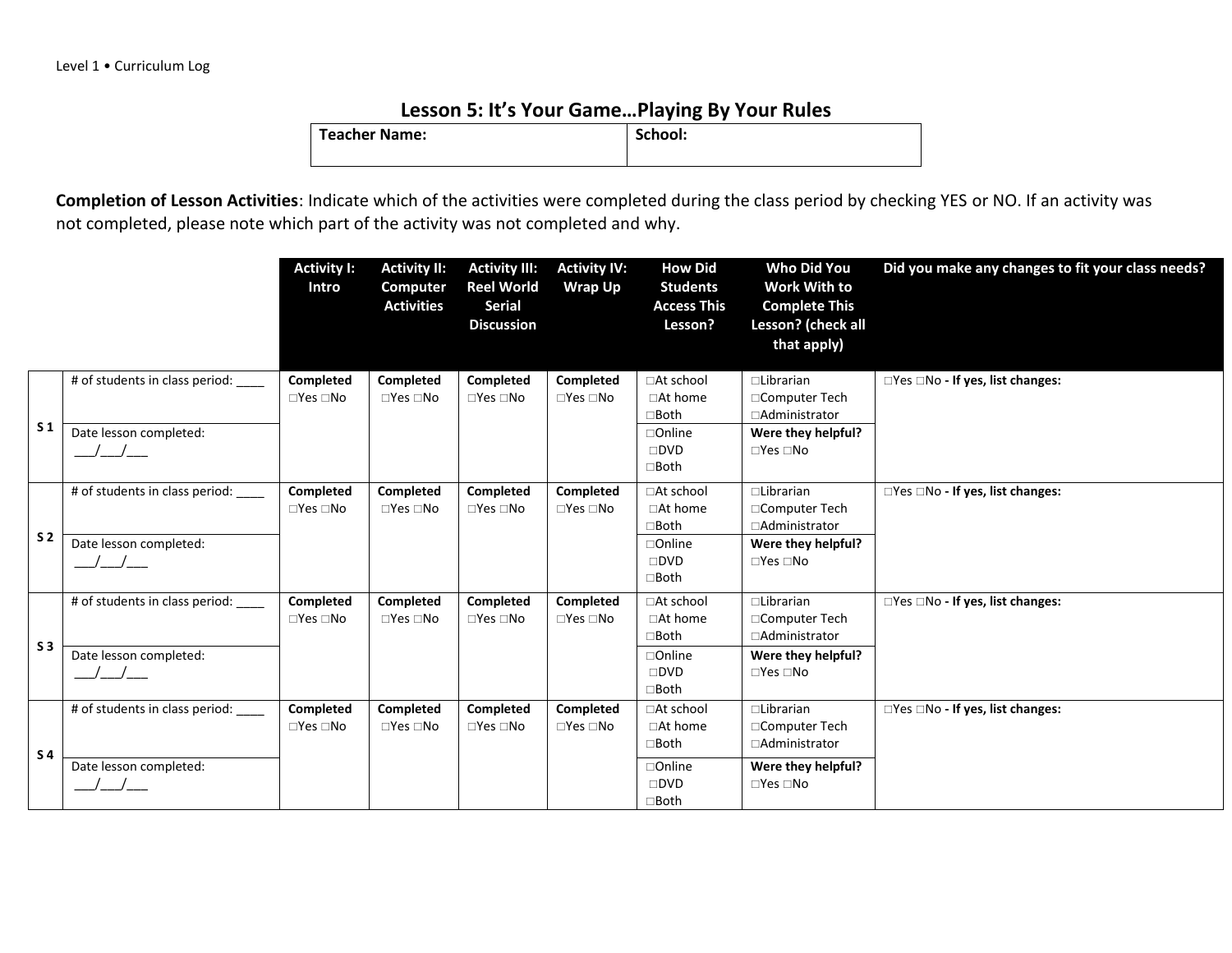### **CURRICULUM LOG Lesson 6: Protecting Your Rules...A Clear NO**<br>e: School:

**Teacher Name:** 

|                |                                                   | <b>Activity I:</b><br><b>Introduction</b><br>to the Day | <b>Activity II:</b><br><b>Movie</b><br><b>Acting &amp;</b><br><b>Discussion</b> | <b>Activity III:</b><br>Protecting<br>Your Rules<br><b>Saying No</b> | <b>Activity IV:</b><br><b>Student Skills</b><br><b>Practice</b> | <b>Activity V:</b><br>Parent-<br>Child<br>Homework | <b>Activity</b><br>VI:<br><b>Wrap Up</b> | Did you make any changes to fit your class<br>needs? |
|----------------|---------------------------------------------------|---------------------------------------------------------|---------------------------------------------------------------------------------|----------------------------------------------------------------------|-----------------------------------------------------------------|----------------------------------------------------|------------------------------------------|------------------------------------------------------|
|                | # of students in class period:                    | Completed<br>$\square$ Yes $\square$ No                 | Completed<br>$\Box$ Yes $\Box$ No                                               | Completed<br>$\square$ Yes $\square$ No                              | <b>Completed</b><br>$\Box$ Yes $\Box$ No                        | Completed<br>$\square$ Yes $\square$ No            | Completed<br>$\Box$ Yes $\Box$ No        | □Yes □No - If yes, list changes:                     |
| S <sub>1</sub> | Date lesson completed:<br>$\sqrt{2}$              |                                                         | <b>Student</b><br>actors read<br>story<br>$\Box$ Yes $\Box$ No                  |                                                                      | <b>Students acted</b><br>out role plays<br>$\Box$ Yes $\Box$ No | # of returned<br>sheets                            |                                          |                                                      |
|                | # of students in class period:                    | Completed<br>$\square$ Yes $\square$ No                 | Completed<br>$\Box$ Yes $\Box$ No                                               | Completed<br>$\square$ Yes $\square$ No                              | Completed<br>$\Box$ Yes $\Box$ No                               | Completed<br>$\square$ Yes $\square$ No            | Completed<br>$\Box$ Yes $\Box$ No        | $\Box$ Yes $\Box$ No - If yes, list changes:         |
| S <sub>2</sub> | Date lesson completed:<br>$\frac{\Delta}{\Delta}$ |                                                         | <b>Student</b><br>actors read<br>story<br>$\Box$ Yes $\Box$ No                  |                                                                      | <b>Students acted</b><br>out role plays<br>$\Box$ Yes $\Box$ No | # of returned<br>sheets _____                      |                                          |                                                      |
|                | # of students in class period: ____               | <b>Completed</b><br>$\square$ Yes $\square$ No          | Completed<br>$\Box$ Yes $\Box$ No                                               | <b>Completed</b><br>$\square$ Yes $\square$ No                       | Completed<br>$\Box$ Yes $\Box$ No                               | Completed<br>$\square$ Yes $\square$ No            | Completed<br>$\Box$ Yes $\Box$ No        | $\Box$ Yes $\Box$ No - If yes, list changes:         |
| S <sub>3</sub> | Date lesson completed:<br>$\frac{1}{2}$           |                                                         | <b>Student</b><br>actors read<br>story<br>$\Box$ Yes $\Box$ No                  |                                                                      | <b>Students acted</b><br>out role plays<br>$\Box$ Yes $\Box$ No | # of returned<br>sheets ____                       |                                          |                                                      |
|                | # of students in class period: ____               | Completed<br>$\square$ Yes $\square$ No                 | Completed<br>$\Box$ Yes $\Box$ No                                               | <b>Completed</b><br>$\square$ Yes $\square$ No                       | <b>Completed</b><br>$\Box$ Yes $\Box$ No                        | Completed<br>$\Box$ Yes $\Box$ No                  | Completed<br>$\Box$ Yes $\Box$ No        | □Yes □No - If yes, list changes:                     |
| S <sub>4</sub> | Date lesson completed:<br>$\sqrt{2}$              |                                                         | <b>Student</b><br>actors read<br>story<br>$\square$ Yes $\square$ No            |                                                                      | <b>Students acted</b><br>out role plays<br>$\Box$ Yes $\Box$ No | # of returned<br>sheets ____                       |                                          |                                                      |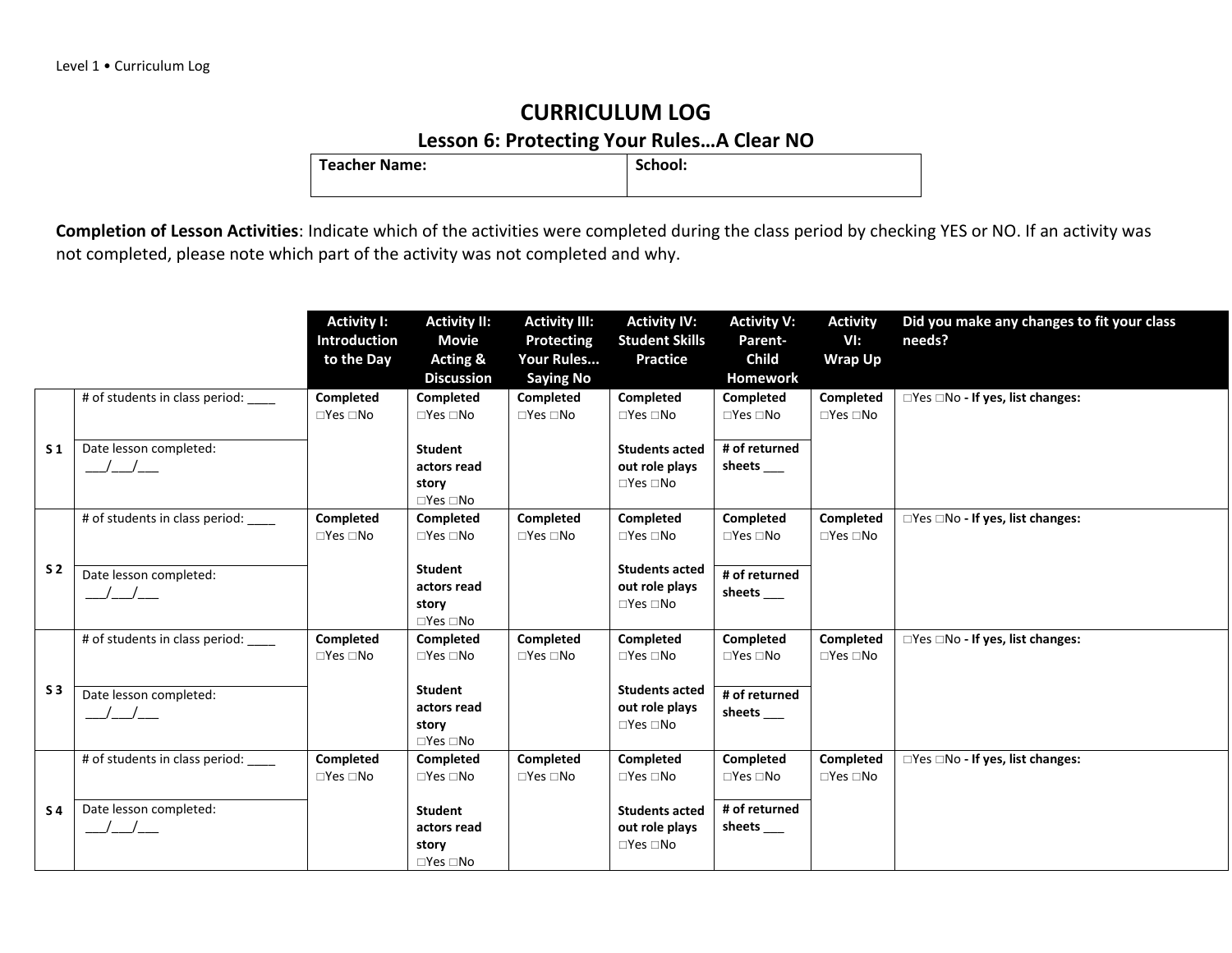### **CURRICULUM LOG Lesson 7: Protecting Your Rules…Alternative Actions**

**Teacher Name:** 

|                |                                                                                | <b>Activity I:</b><br><b>Introduction</b><br>to the Day | <b>Activity II:</b><br><b>Movie Acting</b><br>& Discussion                                             | <b>Activity III:</b><br><b>Protecting</b><br>Your Rules<br><b>Alternative</b><br><b>Actions</b> | <b>Activity IV:</b><br><b>Student Skills</b><br><b>Practice</b>                                                  | <b>Activity VI:</b><br><b>Wrap Up</b>          | Did you make any changes to fit your class needs? |
|----------------|--------------------------------------------------------------------------------|---------------------------------------------------------|--------------------------------------------------------------------------------------------------------|-------------------------------------------------------------------------------------------------|------------------------------------------------------------------------------------------------------------------|------------------------------------------------|---------------------------------------------------|
| S <sub>1</sub> | # of students in class period: -<br>Date lesson completed:<br>$\sqrt{a^2-a^2}$ | Completed<br>$\square$ Yes $\square$ No                 | Completed<br>$\Box$ Yes $\Box$ No<br><b>Student actors</b><br>read story<br>$\square$ Yes $\square$ No | Completed<br>$\square$ Yes $\square$ No                                                         | Completed<br>$\square$ Yes $\square$ No<br><b>Students acted</b><br>out role plays<br>$\square$ Yes $\square$ No | <b>Completed</b><br>$\square$ Yes $\square$ No | $\Box$ Yes $\Box$ No - If yes, list changes:      |
| S <sub>2</sub> | # of students in class period: -<br>Date lesson completed:                     | <b>Completed</b><br>$\square$ Yes $\square$ No          | Completed<br>$\Box$ Yes $\Box$ No<br><b>Student actors</b><br>read story<br>$\square$ Yes $\square$ No | Completed<br>$\Box$ Yes $\Box$ No                                                               | Completed<br>$\Box$ Yes $\Box$ No<br><b>Students acted</b><br>out role plays<br>$\Box$ Yes $\Box$ No             | Completed<br>$\square$ Yes $\square$ No        | □Yes □No - If yes, list changes:                  |
| S <sub>3</sub> | # of students in class period: -<br>Date lesson completed:                     | Completed<br>$\square$ Yes $\square$ No                 | Completed<br>$\Box$ Yes $\Box$ No<br><b>Student actors</b><br>read story<br>$\square$ Yes $\square$ No | Completed<br>$\Box$ Yes $\Box$ No                                                               | Completed<br>$\Box$ Yes $\Box$ No<br><b>Students acted</b><br>out role plays<br>$\Box$ Yes $\Box$ No             | Completed<br>$\Box$ Yes $\Box$ No              | □Yes □No - If yes, list changes:                  |
| <b>S4</b>      | # of students in class period: -<br>Date lesson completed:                     | <b>Completed</b><br>$\Box$ Yes $\Box$ No                | Completed<br>$\Box$ Yes $\Box$ No<br><b>Student actors</b><br>read story<br>$\Box$ Yes $\Box$ No       | Completed<br>$\square$ Yes $\square$ No                                                         | Completed<br>$\Box$ Yes $\Box$ No<br><b>Students acted</b><br>out role plays<br>$\Box$ Yes $\Box$ No             | Completed<br>$\Box$ Yes $\Box$ No              | □Yes □No - If yes, list changes:                  |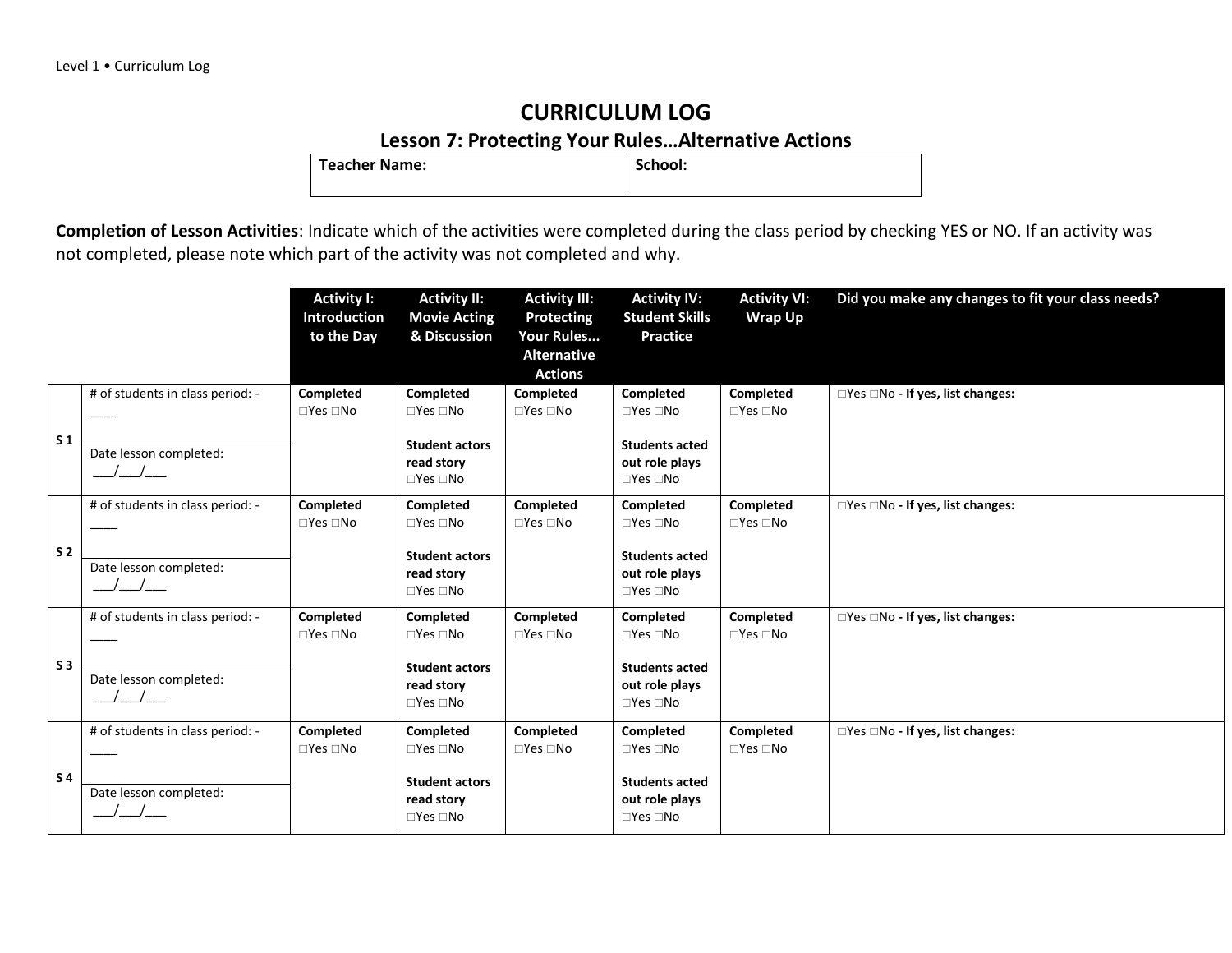**Lesson 8: Know Your Body**<br>School:

**Teacher Name:** 

|                |                                | <b>Activity</b><br>I: Intro       | <b>Activity</b><br>II:<br>Computer<br><b>Activities</b> | <b>Activity</b><br>III:<br><b>Wrap Up</b> | How did<br>students<br>access<br>this<br>lesson? | Who did you<br>work with to<br>complete this<br>lesson? (check all<br>that apply) | Did you make any changes to fit your class needs? |
|----------------|--------------------------------|-----------------------------------|---------------------------------------------------------|-------------------------------------------|--------------------------------------------------|-----------------------------------------------------------------------------------|---------------------------------------------------|
|                | # of students in class period: | Completed<br>$\Box$ Yes $\Box$ No | Completed<br>$\square$ Yes $\square$ No                 | Completed<br>$\Box$ Yes $\Box$ No         | □At school<br>$\Box$ At home                     | $\Box$ Librarian<br>□Computer Tech                                                | $\Box$ Yes $\Box$ No - If yes, list changes:      |
|                |                                |                                   |                                                         |                                           | $\Box$ Both                                      | □Administrator                                                                    |                                                   |
| S <sub>1</sub> | Date lesson completed:         |                                   |                                                         |                                           | $\Box$ Online                                    | Were they                                                                         |                                                   |
|                | $\frac{1}{2}$                  |                                   |                                                         |                                           | $\square$ DVD                                    | helpful?                                                                          |                                                   |
|                |                                |                                   |                                                         |                                           | $\Box$ Both                                      | $\square$ Yes $\square$ No                                                        |                                                   |
|                | # of students in class period: | Completed                         | Completed                                               | <b>Completed</b>                          | □At school                                       | $\Box$ Librarian                                                                  | $\Box$ Yes $\Box$ No - If yes, list changes:      |
|                |                                | $\Box$ Yes $\Box$ No              | $\square$ Yes $\square$ No                              | $\Box$ Yes $\Box$ No                      | $\Box$ At home                                   | □Computer Tech                                                                    |                                                   |
| S <sub>2</sub> |                                |                                   |                                                         |                                           | $\Box$ Both                                      | □Administrator                                                                    |                                                   |
|                | Date lesson completed:         |                                   |                                                         |                                           | $\Box$ Online                                    | Were they                                                                         |                                                   |
|                |                                |                                   |                                                         |                                           | $\square$ DVD<br>$\Box$ Both                     | helpful?<br>$\square$ Yes $\square$ No                                            |                                                   |
|                |                                |                                   |                                                         |                                           |                                                  |                                                                                   |                                                   |
|                | # of students in class period: | Completed<br>$\Box$ Yes $\Box$ No | Completed<br>$\square$ Yes $\square$ No                 | <b>Completed</b><br>$\Box$ Yes $\Box$ No  | □At school<br>□At home                           | $\Box$ Librarian<br>□Computer Tech                                                | □Yes □No - If yes, list changes:                  |
|                |                                |                                   |                                                         |                                           | $\Box$ Both                                      | □Administrator                                                                    |                                                   |
| S <sub>3</sub> | Date lesson completed:         |                                   |                                                         |                                           | $\Box$ Online                                    | Were they                                                                         |                                                   |
|                |                                |                                   |                                                         |                                           | $\square$ DVD                                    | helpful?                                                                          |                                                   |
|                |                                |                                   |                                                         |                                           | $\Box$ Both                                      | $\square$ Yes $\square$ No                                                        |                                                   |
|                | # of students in class period: | Completed                         | Completed                                               | Completed                                 | □At school                                       | □Librarian                                                                        | □Yes □No - If yes, list changes:                  |
|                |                                | $\Box$ Yes $\Box$ No              | $\square$ Yes $\square$ No                              | $\Box$ Yes $\Box$ No                      | □At home                                         | □Computer Tech                                                                    |                                                   |
| S <sub>4</sub> |                                |                                   |                                                         |                                           | $\Box$ Both                                      | □Administrator                                                                    |                                                   |
|                | Date lesson completed:         |                                   |                                                         |                                           | $\Box$ Online                                    | Were they                                                                         |                                                   |
|                |                                |                                   |                                                         |                                           | $\square$ DVD                                    | helpful?                                                                          |                                                   |
|                |                                |                                   |                                                         |                                           | $\Box$ Both                                      | $\square$ Yes $\square$ No                                                        |                                                   |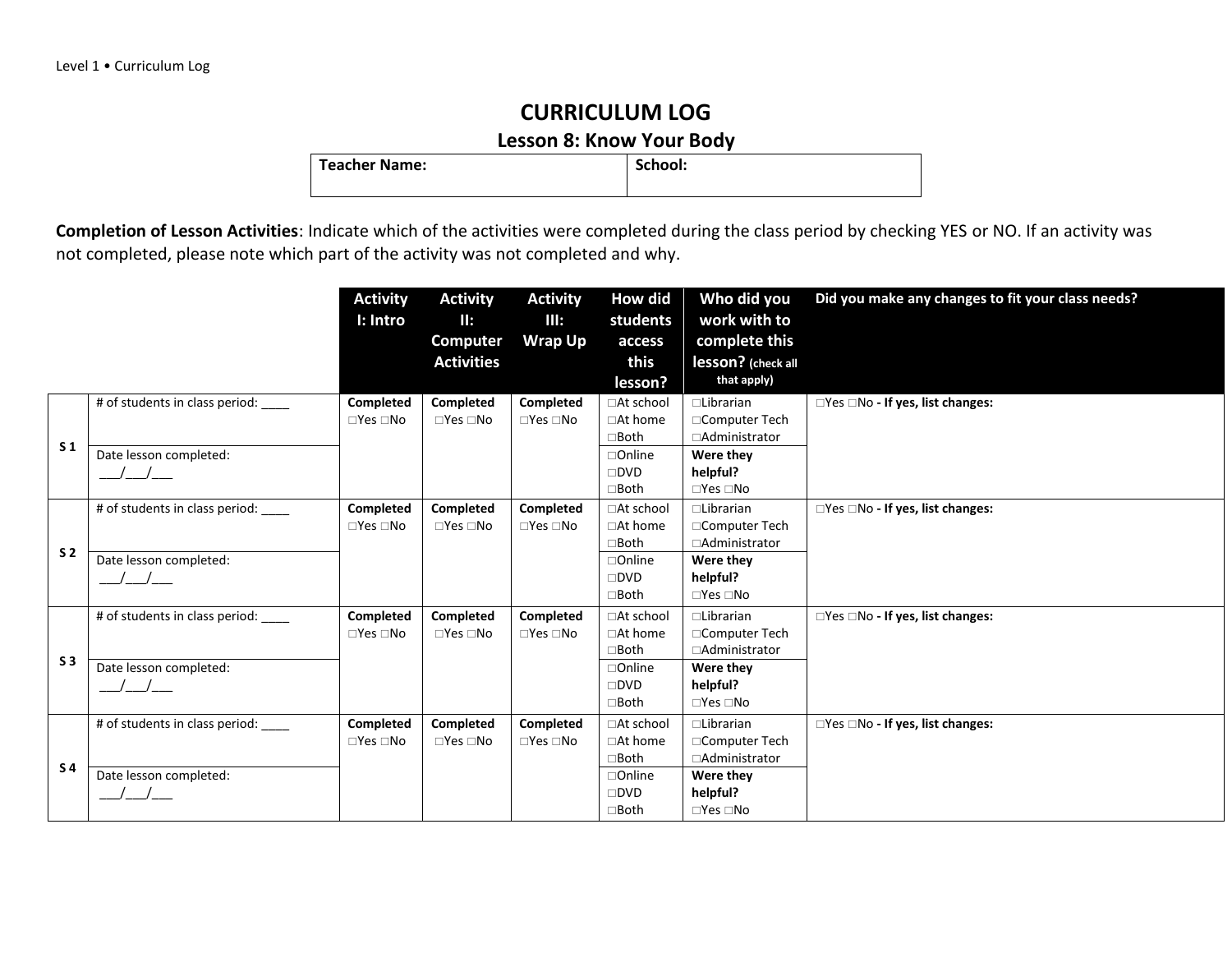### **CURRICULUM LOG Lesson 9: Keeping It Real…For Yourself**

**Teacher Name:** 

|                |                                                                         | <b>Activity I:</b><br>Introduction to the | <b>Activity II:</b><br><b>Consequences of</b>                                                                       | <b>Activity III:</b><br><b>Tina and</b>        | <b>Activity IV:</b><br>Journal    | <b>Activity V:</b><br><b>Wrap Up</b>    | Did you make any changes to fit your class<br>needs? |
|----------------|-------------------------------------------------------------------------|-------------------------------------------|---------------------------------------------------------------------------------------------------------------------|------------------------------------------------|-----------------------------------|-----------------------------------------|------------------------------------------------------|
|                |                                                                         | Day                                       | <b>Having Sex</b>                                                                                                   | <b>Marco</b>                                   |                                   |                                         |                                                      |
|                | # of students in class period:                                          | Completed<br>$\Box$ Yes $\Box$ No         | Completed<br>$\Box$ Yes $\Box$ No                                                                                   | Completed<br>$\Box$ Yes $\Box$ No              | Completed<br>$\Box$ Yes $\Box$ No | Completed<br>$\Box$ Yes $\Box$ No       | □Yes □No - If yes, list changes:                     |
| S <sub>1</sub> | Date lesson completed:                                                  |                                           | <b>Students define 3</b><br>consequences (Social,<br><b>Emotional &amp; Physical)</b>                               |                                                |                                   |                                         |                                                      |
|                | # of students in class period:                                          | Completed<br>$\Box$ Yes $\Box$ No         | $\Box$ Yes $\Box$ No<br><b>Completed</b><br>$\square$ Yes $\square$ No                                              | Completed<br>$\square$ Yes $\square$ No        | Completed<br>$\Box$ Yes $\Box$ No | Completed<br>$\Box$ Yes $\Box$ No       | □Yes □No - If yes, list changes:                     |
| S <sub>2</sub> | Date lesson completed:                                                  |                                           | <b>Students define 3</b><br>consequences (Social,<br><b>Emotional &amp; Physical)</b><br>$\Box$ Yes $\Box$ No       |                                                |                                   |                                         |                                                      |
|                | # of students in class period:                                          | Completed<br>$\Box$ Yes $\Box$ No         | Completed<br>$\Box$ Yes $\Box$ No                                                                                   | Completed<br>$\Box$ Yes $\Box$ No              | Completed<br>$\Box$ Yes $\Box$ No | Completed<br>$\Box$ Yes $\Box$ No       | □Yes □No - If yes, list changes:                     |
| S <sub>3</sub> | Date lesson completed:<br>$\left  \begin{array}{c} \end{array} \right $ |                                           | <b>Students define 3</b><br>consequences (Social,<br><b>Emotional &amp; Physical)</b><br>$\square$ Yes $\square$ No |                                                |                                   |                                         |                                                      |
|                | # of students in class period:                                          | Completed<br>$\Box$ Yes $\Box$ No         | Completed<br>$\square$ Yes $\square$ No                                                                             | <b>Completed</b><br>$\square$ Yes $\square$ No | Completed<br>$\Box$ Yes $\Box$ No | Completed<br>$\square$ Yes $\square$ No | □Yes □No - If yes, list changes:                     |
| <b>S4</b>      | Date lesson completed:                                                  |                                           | <b>Students define 3</b><br>consequences (Social,<br><b>Emotional &amp; Physical)</b><br>$\square$ Yes $\square$ No |                                                |                                   |                                         |                                                      |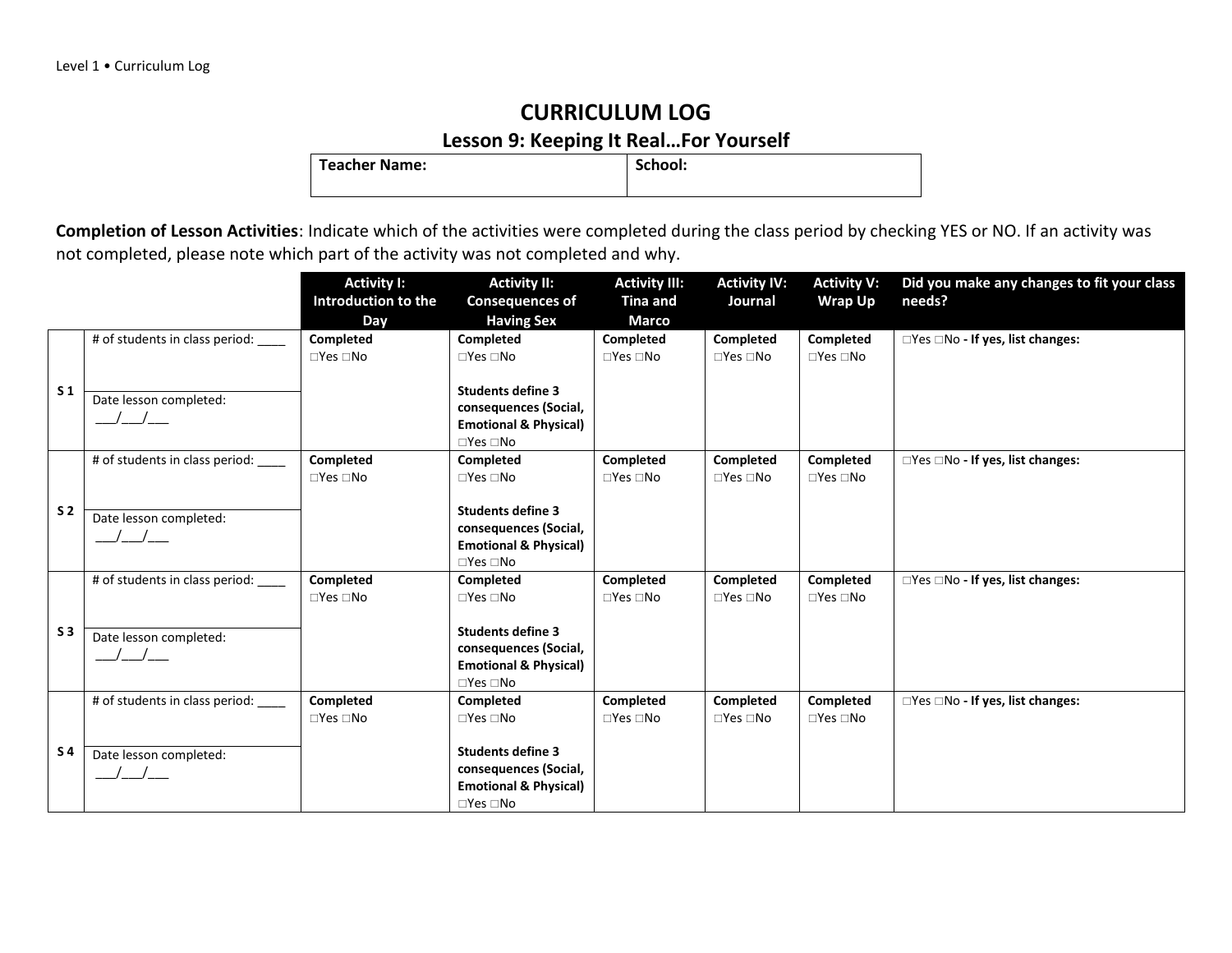## **Lesson 10: Playing By Your Rules... Regarding Sex**

**Teacher Name:** 

|                |                                                            | <b>Activity I:</b><br>Intro             | <b>Activity II:</b><br>Computer<br><b>Activities</b> | <b>Activity III:</b><br>Reel<br>World<br><b>Serial</b><br><b>Discussion</b> | <b>Activity IV:</b><br>Parent<br><b>Child</b><br><b>Homework</b>                     | <b>Activity</b><br>V:<br><b>Wrap Up</b>      | How did<br>students<br>access<br>this<br>lesson?                           | Who did you work<br>with to complete<br>this lesson? (check<br>all that apply)                     | Did you make any changes to fit your<br>class needs? |
|----------------|------------------------------------------------------------|-----------------------------------------|------------------------------------------------------|-----------------------------------------------------------------------------|--------------------------------------------------------------------------------------|----------------------------------------------|----------------------------------------------------------------------------|----------------------------------------------------------------------------------------------------|------------------------------------------------------|
| S <sub>1</sub> | # of students in class period: -<br>Date lesson completed: | Completed<br>$\square$ Yes $\square$ No | Completed<br>$\Box$ Yes $\Box$ No                    | Completed<br>$\Box$ Yes $\Box$ No                                           | Completed<br>$\Box$ Yes $\Box$ No<br># of<br>returned<br>sheets                      | Complete<br>$d \Box Yes$<br>$\square$ No     | □At school<br>□At home<br>⊐Both<br>□Online<br>$\square$ DVD<br>$\Box$ Both | $\Box$ Librarian<br>□Computer Tech<br>□Administrator<br>Were they helpful?<br>$\Box$ Yes $\Box$ No | □Yes □No - If yes, list changes:                     |
| S <sub>2</sub> | # of students in class period: -<br>Date lesson completed: | Completed<br>$\square$ Yes $\square$ No | Completed<br>$\Box$ Yes $\Box$ No                    | Completed<br>$\Box$ Yes $\Box$ No                                           | Completed<br>$\Box$ Yes $\Box$ No<br># of<br>returned<br>sheets $\rule{1em}{0.15mm}$ | Complete<br>$d \square Y$ es<br>$\square$ No | □At school<br>$\Box$ At home<br>∃Both<br>□Online<br>$\square$ dvd<br>□Both | $\Box$ Librarian<br>□Computer Tech<br>□Administrator<br>Were they helpful?<br>$\Box$ Yes $\Box$ No | $\Box$ Yes $\Box$ No - If yes, list changes:         |
| S <sub>3</sub> | # of students in class period: -<br>Date lesson completed: | Completed<br>$\square$ Yes $\square$ No | Completed<br>$\Box$ Yes $\Box$ No                    | Completed<br>$\Box$ Yes $\Box$ No                                           | Completed<br>$\Box$ Yes $\Box$ No<br># of<br>returned<br>sheets                      | Complete<br>$d \square Yes$<br>$\square$ No  | □At school<br>□At home<br>∃Both<br>⊐Online<br>$\square$ DVD<br>⊐Both       | □Librarian<br>□Computer Tech<br>□Administrator<br>Were they helpful?<br>$\Box$ Yes $\Box$ No       | $\Box$ Yes $\Box$ No - If yes, list changes:         |
| <b>S4</b>      | # of students in class period: -<br>Date lesson completed: | Completed<br>$\Box$ Yes $\Box$ No       | Completed<br>$\Box$ Yes $\Box$ No                    | Completed<br>$\Box$ Yes $\Box$ No                                           | Completed<br>$\Box$ Yes $\Box$ No<br># of<br>returned<br>sheets                      | Complete<br>$d \Box Yes$<br>$\square$ No     | □At school<br>□At home<br>□Both<br>□Online<br>$\square$ DVD<br>□Both       | $\Box$ Librarian<br>□Computer Tech<br>□Administrator<br>Were they helpful?<br>$\Box$ Yes $\Box$ No | $\Box$ Yes $\Box$ No - If yes, list changes:         |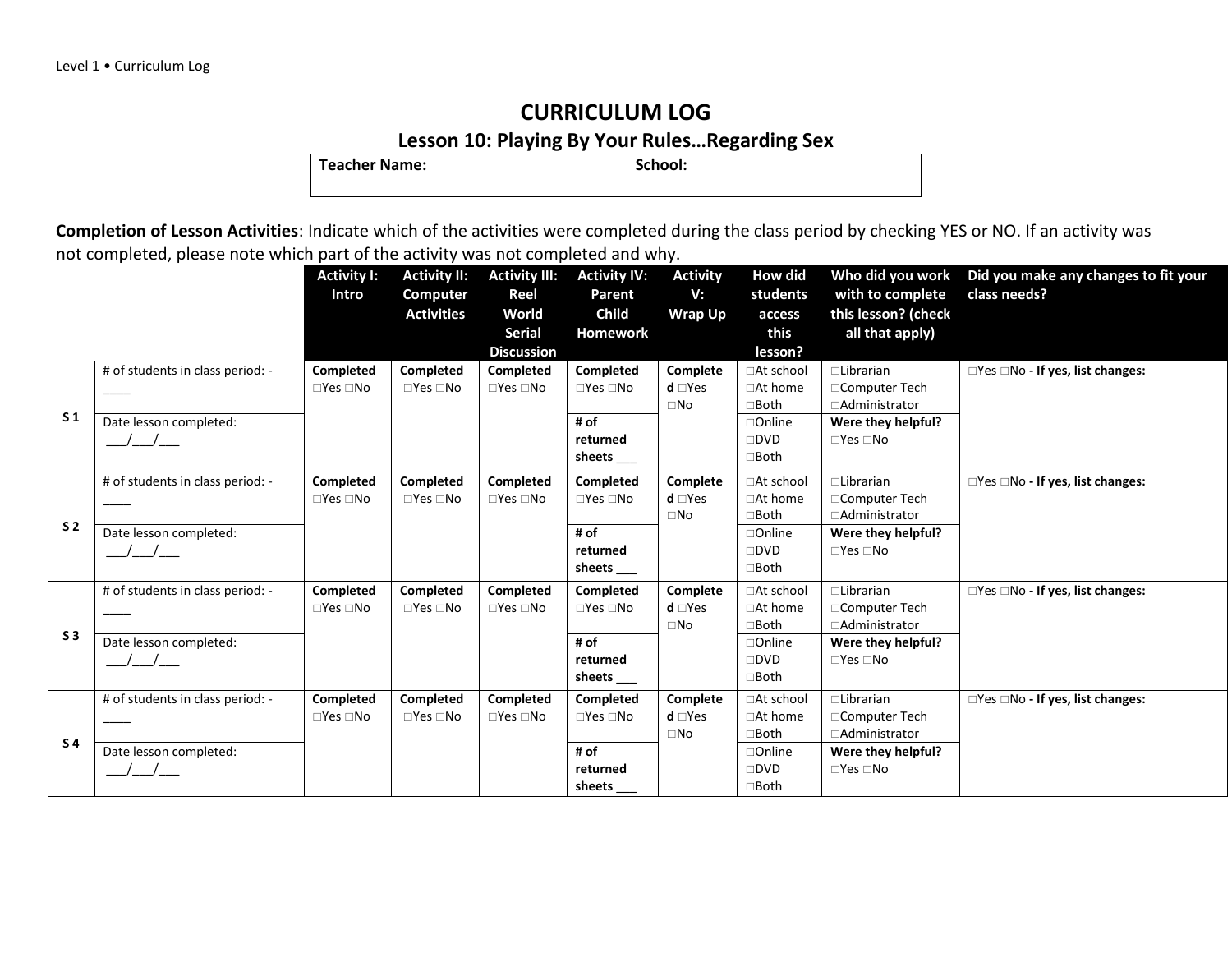# **Lesson 11: Protecting Your Rules...Regarding Sex**

**Teacher Name:** 

|                |                                                            | <b>Activity I:</b><br>Introduction to<br>the Day | <b>Activity II:</b><br><b>Movie Acting &amp;</b><br><b>Discussion</b>                                        | <b>Activity III:</b><br><b>Student Skills</b><br><b>Practice</b>                                            | <b>Activity IV:</b><br><b>Wrap Up</b>   | Did you make any changes to fit your class needs? |
|----------------|------------------------------------------------------------|--------------------------------------------------|--------------------------------------------------------------------------------------------------------------|-------------------------------------------------------------------------------------------------------------|-----------------------------------------|---------------------------------------------------|
| S <sub>1</sub> | # of students in class period: -<br>Date lesson completed: | Completed<br>$\square$ Yes $\square$ No          | Completed<br>$\square$ Yes $\square$ No<br><b>Student actors</b><br>read story<br>$\Box$ Yes $\Box$ No       | <b>Completed</b><br>$\Box$ Yes $\Box$ No<br><b>Students acted</b><br>out role plays<br>$\Box$ Yes $\Box$ No | Completed<br>$\Box$ Yes $\Box$ No       | □Yes □No - If yes, list changes:                  |
| S <sub>2</sub> | # of students in class period: -<br>Date lesson completed: | Completed<br>$\square$ Yes $\square$ No          | Completed<br>$\square$ Yes $\square$ No<br><b>Student actors</b><br>read story<br>$\Box$ Yes $\Box$ No       | Completed<br>$\Box$ Yes $\Box$ No<br><b>Students acted</b><br>out role plays<br>$\Box$ Yes $\Box$ No        | Completed<br>$\square$ Yes $\square$ No | □Yes □No - If yes, list changes:                  |
| S <sub>3</sub> | # of students in class period: -<br>Date lesson completed: | Completed<br>$\square$ Yes $\square$ No          | Completed<br>$\square$ Yes $\square$ No<br><b>Student actors</b><br>read story<br>$\square$ Yes $\square$ No | Completed<br>$\Box$ Yes $\Box$ No<br><b>Students acted</b><br>out role plays<br>$\square$ Yes $\square$ No  | Completed<br>$\square$ Yes $\square$ No | □Yes □No - If yes, list changes:                  |
| S <sub>4</sub> | # of students in class period: -<br>Date lesson completed: | Completed<br>$\Box$ Yes $\Box$ No                | Completed<br>$\square$ Yes $\square$ No<br><b>Student actors</b><br>read story<br>$\square$ Yes $\square$ No | Completed<br>$\Box$ Yes $\Box$ No<br><b>Students acted</b><br>out role plays<br>$\Box$ Yes $\Box$ No        | Completed<br>$\square$ Yes $\square$ No | □Yes □No - If yes, list changes:                  |